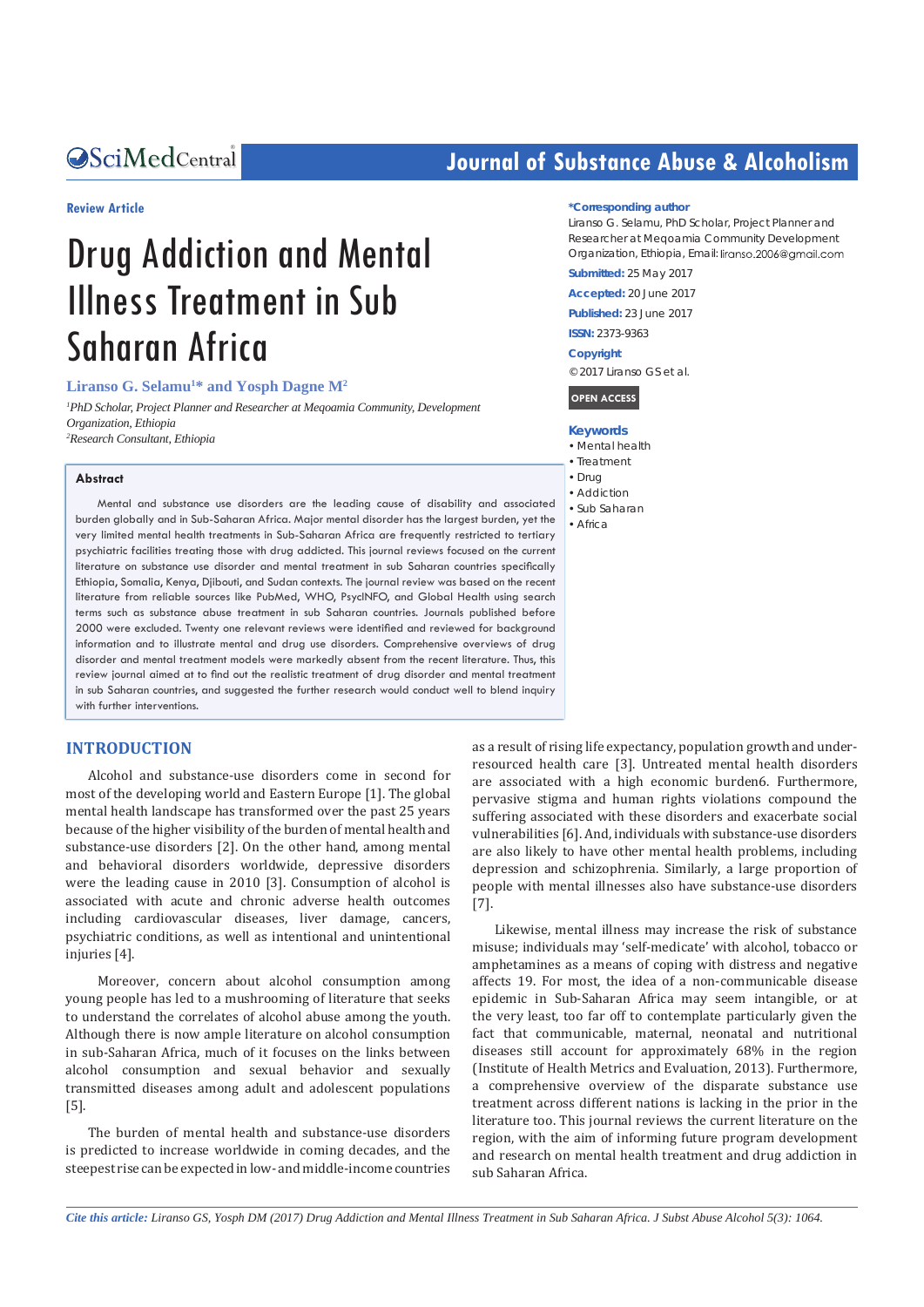# Central

# **METHOD**

The review method was based on the recent literatures from PubMed, WHO, PsycINFO, and Global Health using search terms such as substance abuse treatment sub Saharan countries specifically Ethiopia, Somalia, Kenya, Djibouti, and Sudan. Articles published before 2000 were excluded. Twenty one relevant journals or excluding those reviewed for background information were identified.

# **FINDINGS**

The journal reviews the current literature on the region, with the aim of informing future program development and research on mental health treatment and drug addiction in sub Saharan Africa. The review results were described as follows

### **DRUG ADDICTION AND MENTAL HEALTH TREATMENT**

The addictive substances are affecting most people seriously via social and health hazard form. More than one-third of the world's deaths can be attributed to a small number of risk factors. The 24 risk factors were 44% of global deaths and the 10 leading risk factors account for 33% of deaths. Understanding the role of these risk factors is important to developing a clear and effective strategy for improving global health [8].

However, the treatment rates for people with mental and substance use disorders remain low with treatment gaps over 90% in low and middle income countries [9]. Perhaps an exception to this is in traumatized populations where non-government organizations are present, providing temporary mental health services during emergency or post-conflict response efforts. However, these services are not sustainable and it is important to prepare for chronic disease and disability services beyond acute care. Mental health and substance use disorders also frequently co-occur with other diseases, increasing associated morbidity and mortality risk [10].

Growing awareness of the complex interplay between mental illness and the increasing burden of chronic disease has prompted research that examines the effects of depression on adherence to medical treatments and the effects of integrated care co-treatment of high blood pressure and depression [11]. A life-course approach to risk reduction that takes into account risks that occur in childhood and early adulthood, and that promotes a healthy lifestyle, and early recognition and treatment of mental and substance-use disorders is essential to curtail the long term negative impacts of many preventable health risks.

Moreover, the social effects of drug Addiction and Mental illness has an impact on the rapid social, economic and technological change may, under certain circumstances, weaken the sense of family and reduce the sense of belonging to other people, groups and places. Stability of relationships, environment and expectations is a powerful force in helping people manages their lives, especially important for children and young adults [12]. In some societies, the classical problem of balancing discipline and control of children with nurturing support to encourage their exploration, understanding of the world and selfrealization may be complicated by substance abuse problems as well as a wide range of other conditions.

Likewise, one in 7 children and adolescents have significant difficulties, with 1 in 10 (9.5%) having a specific psychiatric disorder in the region [13]. Mental illness is an increasingly important cause of disability worldwide. Seven of the 20 leading causes of moderate to severe disability in the Global Burden of Disease 2004 study by the World Health Organization [8], were mental illnesses: alcohol abuse, bipolar disorder, schizophrenia, Alzheimer's disease, panic disorder, drug abuse and depression. On the other vein, Familial alcoholism may increase the likelihood of alcohol use in adolescence through several pathways. Family members with alcohol or drug problems may serve as behavioral models for young people living in the same household.

Besides, family members suffering from alcohol dependence or other drug addictions may also store drugs and/or alcohol in the house making these substances more readily available to young people. Familial alcoholism may be associated with family violence or parental neglect, and alcohol dependent parents may transmit to their adolescents' genes that predispose them towards alcoholism. However, the consequences of a rising burden on non-communicable disease are far-reaching. For the mental and substance use disorders, largest group of these disease impacts are long-lasting at the level of the individual, family and community (WHO, 2001). Quality of life is impacted and economic costs are significant. A recent study estimates that the cumulative global impact of mental disorders may amount to \$16 trillion of lost economic output over the next 20 years, equivalent to 25% of global GDP in 2010 [14].

In sub-Saharan Africa, youth literacy rates (ages 15-24) have increased over the past 20 years, which suggests that adult literacy rates will increase as they grow up. Many young are not aware of modern mental health care to seek help for mental illness and substance use problems. Help-seeking delays can result in longer duration of untreated problems and poorer outcomes. The traditional help-seeking barriers, illiteracy, and low access to modern mental health treatment may expose the young people for anxiety, depression and alcohol and drug use problems in the region [15].

Further, the consumption of alcohol is associated with acute and chronic adverse health outcomes, as well as negative social and behavioral outcomes, such as risky sexual behavior. Despite widespread interventions to raise awareness of the harmful consequences of alcohol use, global data suggest an increase in alcohol consumption among young people. This study seeks to address the paucity of research exploring the determinants of alcohol use among adolescents in sub-Saharan Africa by examining the effects of adverse childhood experiences.

Moreover, substance use and exposure to addictive drugs have chronic and profound effects on neurobehavioral and neurodevelopment functions. The socio ecology of poverty, malnutrition, political conflicts and poor health systems influence the epidemiology, as well as the adverse outcomes, that result from substance misuse. Additional challenges associated with co-morbidity stem from its augmentation of clinical burden, through increased risk for relapse, other infectious and medical complications, and economic hardship and homelessness. In this context, co-morbid substance use and mental illnesses in particular may contribute to increasing health burden

J Subst Abuse Alcohol 5(3): 1064 (2017) **2/3**